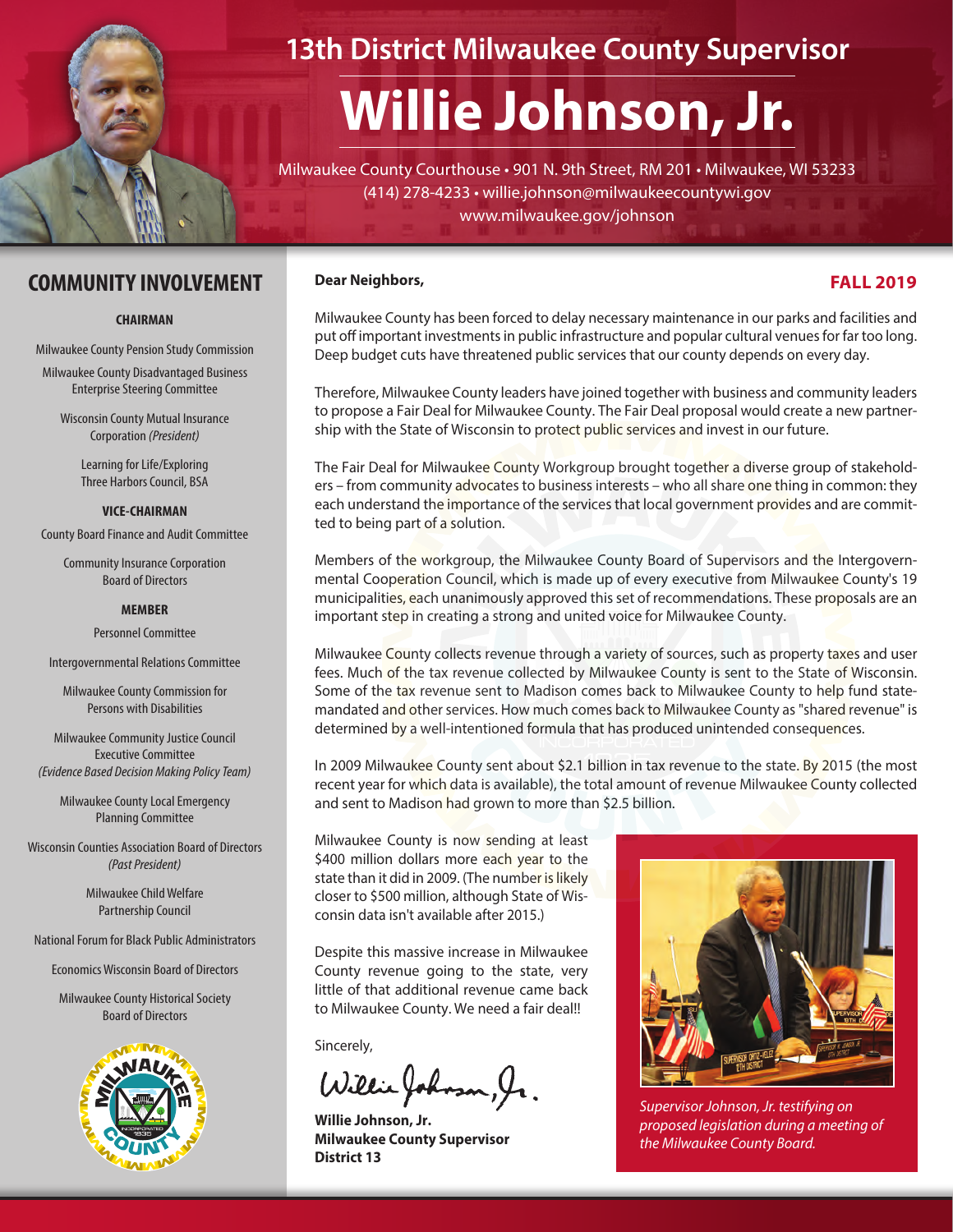#### **Board Recognizes MCTS Bus Drivers**

County Supervisor Willie Johnson, Jr. recognized County bus operators from District 13 for coming to the aid of vulnerable young children they encountered while driving their route. "The Milwaukee County bus operators we're recognizing today went above and beyond what is required of them in order to protect the lives of children in harm's way. They exemplify the spirit of public service, and they have inspired our community to take better care of one another," said Supervisor Johnson, Jr.



*MCTS bus drivers Cecelia Nation-Gardner, Karen Martinez-Casper, Irena Ivic, Dianna Serrano, and Jeannie Mitchell were recognized at the June 2019 County Board meeting. Shown here with Chairman Theodore Lipscomb, Sr., Supervisor Sequanna Taylor, and Supervisor Willie Johnson, Jr.*

The 2020 Census is rapidly approaching. April 1, 2020 is Census Day and it is important that everyone in the greater Milwaukee County area and our state is counted.

The primary purpose of the census, as mandated by the United States Constitution, is to decide the number of representatives each state gets in Congress. The data also helps define districts at the national and state level. Every year, Congress distributes over \$800 billion in funding to states, counties and cities nationwide based on census data. The volume of people in a defined area helps federal officials determine funding distributions for public safety, health, education, transportation, and more. Wisconsin receives approximately \$12.6 billion in federal funding annually based on census data alone.

When you receive your invitation from the U. S. Census Bureau to take part in the census, please complete the brief survey and return it right away. You will have the option to respond online, by mail or telephone.

The Census Bureau is also seeking to hire more 2020 Census workers. To be eligible, you must be 18 years old, have a valid Social Security number, and email address. To learn more please visit **2020census.gov/jobs**.

Please tell everyone you know about the importance of the census. Wisconsin ranked #1 in the response rate to the 2010 Census survey, and we can do it again with your help.

#### **Supervisors Raise Pay for Milwaukee County Corrections Officers**

Earlier this summer, the Board of Supervisors increased the pay of correctional officers by six and a half percent at the Milwaukee County Jail, the House of Correction (HOC), and youth correctional facilities.

On June 16 wages for correctional offices at all pay grades jumped by more than a dollar an hour. Starting pay increased from \$18.53 to \$19.73 an hour.

The Board of Supervisors increased pay for correctional officers in part to help Milwaukee County's justice facilities recruit and retain staff.

County facilities have struggled with recruitment and retention for many years. This is in large part due to higher starting pay for similar jobs in neighboring counties.

The Board of Supervisors set aside \$500,000 in the 2019 budget for pay increases and asked the Director of Human Resources for recommendations on how to most effectively use the funds to improve recruitment and retention.

As a result of the County Board's effort, pay for corrections officers increased by a total of six and half percent.

For more information about jobs at the House of Correction, visit **www.hocmke.com** or for information about all correctional officer jobs in Milwaukee County, visit **county.milwaukee.gov/jobs**. **Everyone Counts in the 2020 Census**

#### **Senior Statesman District Representatives**

Milwaukee County's Senior Statesman Program provides seniors with an understanding of county government decision-making, particularly through the legislative process.



*Supervisor Johnson, Jr., Supervisor Jason Haas and Chairman Theodore Lipscomb, Sr. with District 13 constituents Geralyn Juettner (left) and Shirley Sharp, who participated in the 2019 Senior Statesman Program.*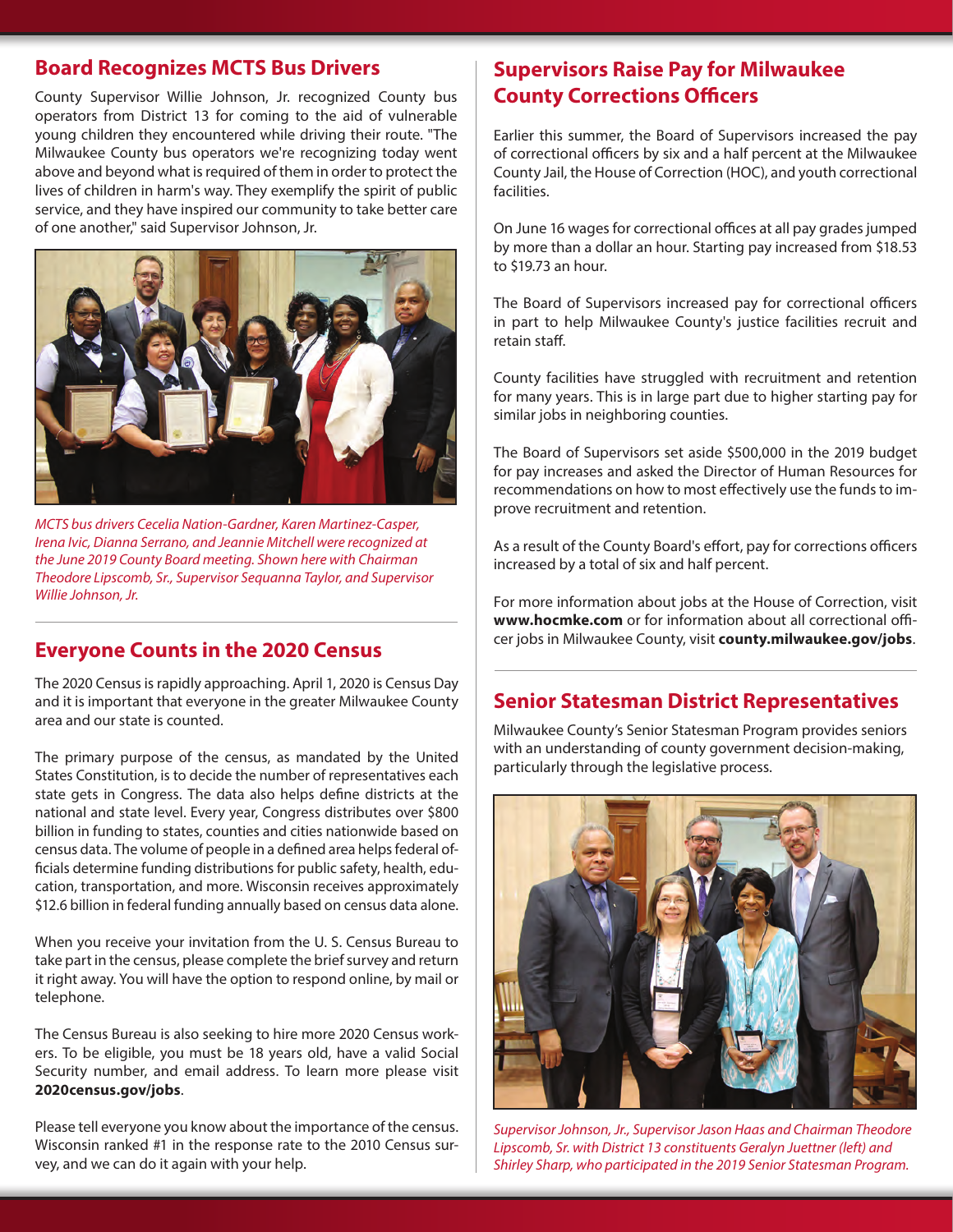## **Celebrating Black History Month**

Every February since 1976, the United States has celebrated the achievements of African-Americans during Black History Month. The month-long celebration puts those accomplishments and milestones into focus via the media and in classrooms. This annual celebration of achievements by African Americans has received official recognition from governments in the United States and Canada, and more recently has been observed unofficially in Ireland, the Netherlands, and the United Kingdom.



*Left: Supervisor Johnson, Jr. presenting at the Wisconsin Black Historical Society/Museum. Right: Supervisor Supreme Moore Omokunde, Supervisor Marcelia Nicholson, Alderman Khalif Rainey, Supervisor Sequanna Taylor, and Supervisor Felesia A. Martin.*

# **Safety Grant Paves the Way for Safer Roads in Whitefish Bay**



Motorists, pedestrian and bicyclists throughout the Village of Whitefish Bay will be safer on area roads. The replacement of the traffic signal at the intersection of Silver Spring Drive and Bay Ridge Avenue was just the beginning. Further enhancements include safety improvements at 14 intersections throughout the Village, improvements to Silver Spring Drive and the replacement of the traffic signal at its intersection with Santa Monica Boulevard. Also included are numerous improvements along Lake Drive.

Work on existing crosswalk pavement will involve removing paint using a water jetting process which will create noise, but is necessary for properly repainting crosswalks, parking lines etc.

The contractor has requested water jetting and paint work be done during overnight hours (8:00 p.m.-6:00 a.m.) to avoid traffic backups, lane closures, limit impact to businesses and worker safety.

The Public Works Department staff understands the inconvenience that this project creates for you and greatly appreciates your patience and understanding. Please be careful, slow down and pay extra attention when driving around this and all construction zones.

*If you should have any questions regarding this project, feel free to contact John Edlebeck, P.E., Director of Public Works at (414) 962- 6690 ext. 114 or j.edlebeck@wfbvillage.org. If you have problems after business hours call the Whitefish Bay Police at (414) 962-3830. Information provided compliments of the of Village Whitefish Bay.*

## **Voting Matters!**

Milwaukee County's Free Birth Certificate Program will continue through the end of this year.

The Free Birth Certificate Program helps people get a photo ID for voting purposes, or, for youth aged 15-21, to apply for a job.

The Board of Supervisors provided funding in the 2019 county budget to cover the cost of accessing and printing 1,000 birth certificates. In response to public interest, Register of Deeds Israel Ramon approved funding for an additional 400 birth certificates through the end of the 2019. The program is available to anyone born in Wisconsin.

Those who wish to take advantage of the Free Birth Certificate Program can stop in to the Register of Deeds office at the Milwaukee County Courthouse, located at 901 N. 9th Street, Room 103, or by visiting **bit.ly/MKEBirthCert** for more information.

It typically takes 10-15 minutes to request and receive a copy of a birth certificate in person after an application has been completed and submitted.